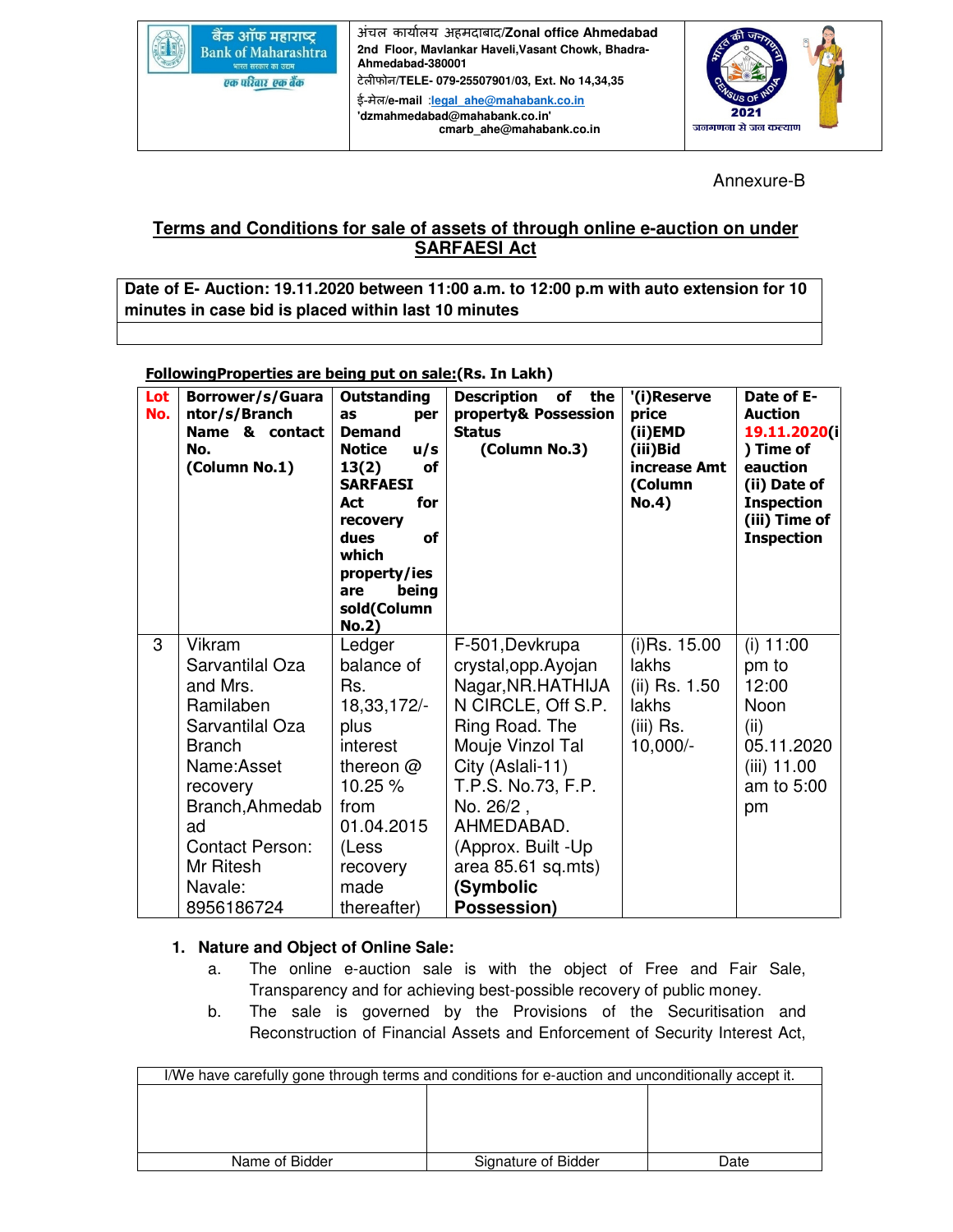2002 and Security Interest (Enforcement) Rules, 2002 and the following specific terms and conditions.

- **2.** The auction sale will be On-line E-Auction / Bidding through website https://www.mstcecommerce.com/auctionhome/ibapi/on19.11.2020 for mentioned property between 11.00 a m to 12.00 Noon., with unlimited extension of 10 minutes time in case of receipt of bid in last 10 minutes. Bidders shall improve their offers in multiple of Rs1,00,000/- for Reserve Price above Rs1 Cr. or Rs.10,000/- for Reserve Price below Rs1 Cr. during online bidding of the property.
- 3. Platform **(**https://www.mstcecommerce.com/auctionhome/ibapi/**)** for e-auction will be provided by e auction service provider M/s MSTC Limited having its Registered office as at 225-C, A.J.C Bose Road, Kolkatta-700020(contact Phone & Toll Free Numbers 033-22901004.The intending Bidders/Purchasers are required to participate in the e-auction process at e-auction service provider's website https://www.mstcecommerce.com/auctionhome/ibapi/ This Service Provide will also provide online demonstration/training on e-Auction on the portal.
- 4. The intending participants of e-auction may download free of cost, copies of Sale Notice, Terms and Conditions of e-auction, Help Manual on operational part of e-Auction from e-Bikray-IBAPI portal (https://www.ibapi.in).
- **5. Last date & time for submission of Bid/Deposit of EMD and Proof:18.11.2020 upto 5:00 pm. Kindly Note The intending Bidders/Purchasers are requested to register on portal (**https://www.mstcecommerce.com/auctionhome/ibapi/**) using their mobile number and email id. Further, they will upload the requisite KYC documents. Once the KYC documents are verified by e-auction service provider (may take 2-3 working days), the intending Bidders/Purchasers has to transfer the EMD amount using online mode in his Global Wallet. Only after having sufficient EMD in his Wallet, the interested bidder will be able to bid on the date of e-auction.**
- 6. Earnest Money Deposit(EMD) amount as mentioned above shall be paid online through only one mode i.e. NEFT (After generation of Challan from https:www.mstcecommerce.com) in bidders Global EMD Wallet. NEFT transfer can be done from any Scheduled Bank. Payment of EMD by any other mode such as Cheque will not be accepted. Bidders not depositing the required EMD online, will not be accepted. Bidders, not depositing the required EMD online, will not be allowed to participate in the e-auction. The Earnest Money Deposited shall not bear any interest.
- 7. Bidders may give offers either for one or for all the properties, as the case may be. In case of offers for more than one property, bidders will have to deposit the EMD for each property. Bidder's Global Wallet should have sufficient balance (>=EMD amount) at the time of bidding.

| I/We have carefully gone through terms and conditions for e-auction and unconditionally accept it. |                     |      |
|----------------------------------------------------------------------------------------------------|---------------------|------|
|                                                                                                    |                     |      |
|                                                                                                    |                     |      |
|                                                                                                    |                     |      |
|                                                                                                    |                     |      |
| Name of Bidder                                                                                     | Signature of Bidder | Date |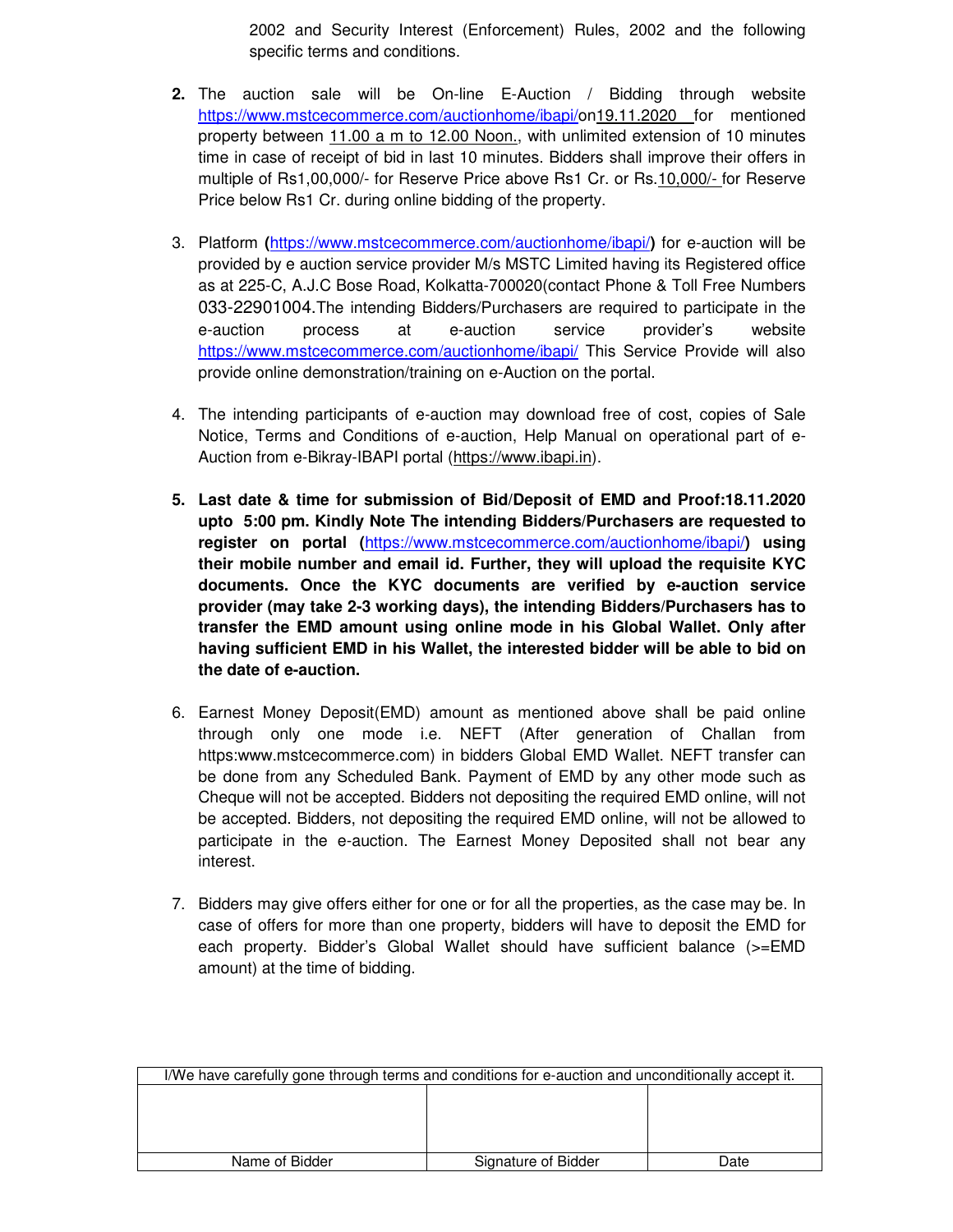- 8. It is the responsibility of intending Bidder(s) to properly read the Sale Notice, Terms and Conditions of e-auction, Help Manual on operational part of e-auction and follow them strictly.
- 9. Incase of any difficulty or need of assistance before or during the e-auction process may contact authorized representative of our e-auction service provider(https://www.mstcecommerce.com/auctionhome/ibapi/**)**. Details of which are available on the e-auction portal.
- 10. After finalization of e-auction by the Authorised Officer, only successful bidder will be informed by our above referred service provider through SMS/email. (On mobile no/email address given by them/registered with the service provider).
- 11. The secured asset will not be sold below reserve price.
- 12. The successful bidder shall have to deposit 25% (twenty five percent) of the bid amount, less EMD amount deposited on the same day or not later than the next working day and the remaining amount shall be paid within 15 days from the date of auction in the account of The Authorised Officer, Bank of Maharashtra, throughRTGS/NEFT in Account Name: AUTHORISED OFFICER UNDER SARFAESI AND DRT ACT,Account No60348161807Branch name: BHADRA ,IFSC Code MAHB0000213. In case of failure to deposit the amounts as per above within the stipulated time, the amount deposited by successful bidder will be forfeited to the Bank and Authorised Officer shall have the liberty to conduct fresh auction/sale of the property& the defaulting bidder shall not have claim over the forfeited amount and property.

### **13. Caution to bidders:**

- a. Property is sold on "AS IS WHERE IS", "AS IS WHAT IS" AND "WHATEVER THERE IS" basis after taking Physical/ Symbolic possession of the properties.
- b. To the best of knowledge and information of the Authorised Officers, there are no encumbrances on the properties. However, the intending bidders should make their own independent inquiries regarding the encumbrances, title of property put on auction, physical area of property, and claims / rights / dues / affecting the property, prior to submitting their bid. Further the bidder/purchaser should make their own inquiries regarding any statutory liabilities, arrears of tax, claims etc. by themselves before making the bid. The e-Auction advertisement does not constitute and will not be deemed to constitute any commitment or any representation on the part of the bank. The property is being sold with all the existing and future encumbrances whether known or unknown to the bank. The Authorised Officer / Secured Creditor shall not be responsible in any way for any claims / rights / dues.
- c. The Bank does not undertake any responsibility to procure any permission/license, NOC, etc. in respect of the property offered for sale or for any dues like outstanding water/service charges, transfer fees, electricity dues, dues to the Municipal Corporation/local authority/Co-operative Housing Society

| I/We have carefully gone through terms and conditions for e-auction and unconditionally accept it. |                     |      |
|----------------------------------------------------------------------------------------------------|---------------------|------|
|                                                                                                    |                     |      |
|                                                                                                    |                     |      |
|                                                                                                    |                     |      |
|                                                                                                    |                     |      |
| Name of Bidder                                                                                     | Signature of Bidder | Date |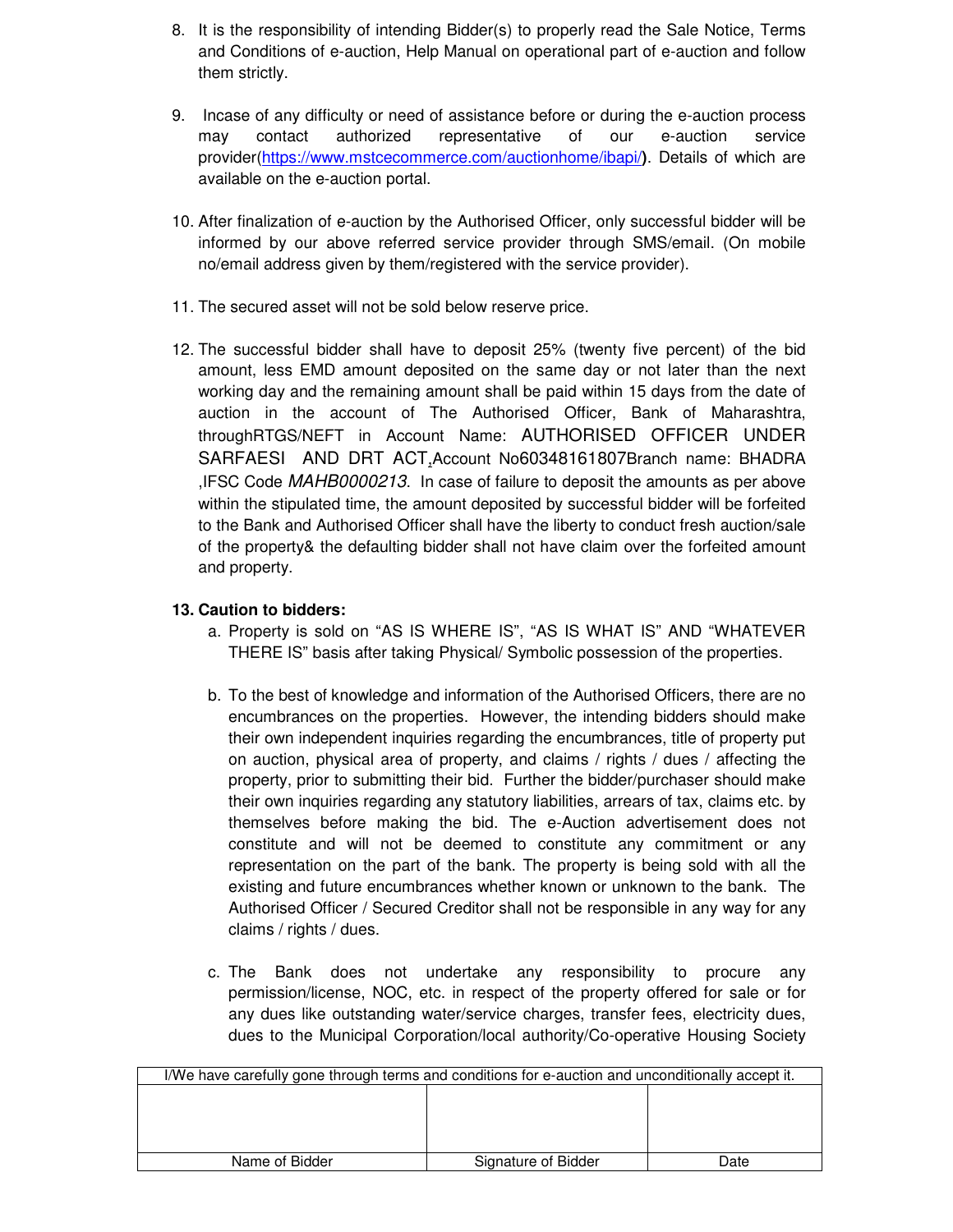or any other dues, taxes, levies, fees, transfer fees if any in respect of and/or in relation to the sale of the said property. Successful Bidder has to comply with the provisions of Income Tax regarding purchase of property & to pay the tax to the authorities as per applicable rates.

- d. Bidders are advised / cautioned to verify the concerned Revenue Records/ other Statutory authorities such as Sales Tax/Excise/Income Tax etc. and shall satisfy themselves regarding the nature, description, condition, encumbrance, lien, charge, statutory dues, etc over the property before submitting their bids.
- e. Bidders are advised to go through all the terms and conditions of sale and also in the corresponding public sale notice in the details before submitting the bid and participating in the online bidding/auction.
- f. Statutory dues/liabilities etc., due to the Government/Local Body, if any, shown in the sale notice/tender document shall be borne by the purchaser(s).
- g. The notice for sale is also being published in vernacular. The English version shall be final if any question of interpretation arises.

#### **14. Inspection of Property/Immovable Assets:**

- a. Property/Assets can be inspected on the date(s) given in the public sale notice, and on any other at the discretion of Authorised Officer**.** For prior appointment please contact Mr. Gaurav Tyagi, Contact no- 079-25507901, Ext no 14 & 35.
- b. Bidders shall inspect the property/Assets and satisfy themselves regarding the physical nature, condition, extent, etc of the property/Assets.
- c. Bidders are bound by the principle of caveat emptor (Buyer Beware).

#### **15. Inspection of Title Deeds:**

Bidder/s may inspect and verify the title deeds and other documents relating to the property available with the Bank.

#### **16. Submission of bid forms:**

- a. Bids shall be submitted online only, within time and on or before the last date and time given in the sale notice.
- b. Bidders may give offers either for one or for all the properties. In case of offers for more than one property bidders will have to deposit the EMD for each property.
- c. Intending bidder should hold a valid e-mail id. All the correspondences will be done through E-mail. Interested bidders should have their own arrangements for internet service. Internet connectivity and other paraphernalia requirements shall have to be ensured by the bidders themselves.
- d. Bids form shall be duly filled in with all the relevant details. The bidders should upload scanned copies of PAN card and proof of residential address, while submitting e- tender/bid form. The bidders other than individuals should also upload proper mandate for e bidding.
- e. Bidders staying abroad/NRIs/PIOs/Bidders holding dual citizenship must submit photo page of his/her valid Indian Passport.

| I/We have carefully gone through terms and conditions for e-auction and unconditionally accept it. |                     |      |  |
|----------------------------------------------------------------------------------------------------|---------------------|------|--|
|                                                                                                    |                     |      |  |
|                                                                                                    |                     |      |  |
|                                                                                                    |                     |      |  |
|                                                                                                    |                     |      |  |
| Name of Bidder                                                                                     | Signature of Bidder | Date |  |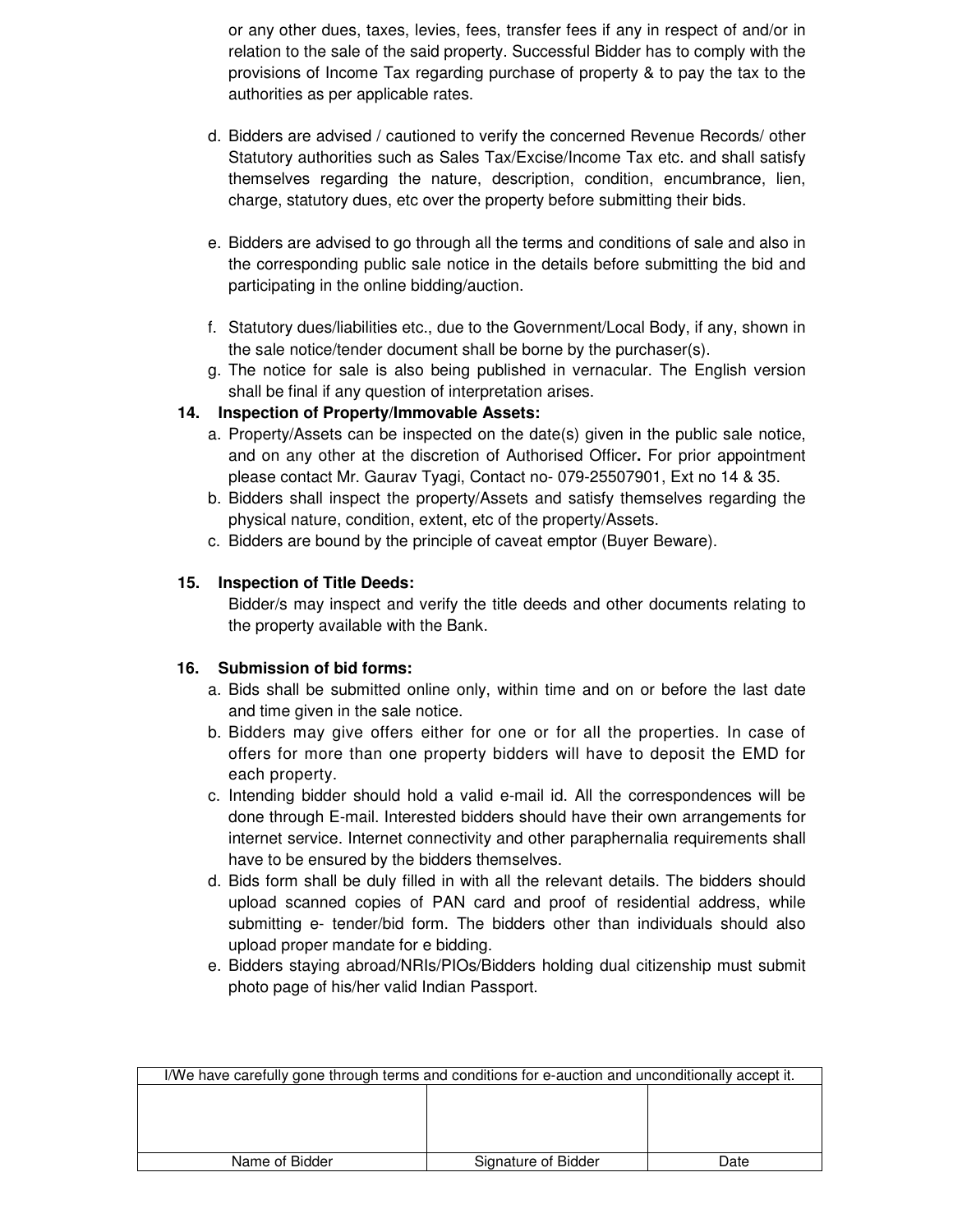- f. Incomplete/unsigned bids without EMD remittance details will be summarily rejected. NRI Bidders must necessarily enclose a copy of Photo page of his/her Passport.
- g. Only copy of PAN Card, Passport, Voter's ID, Valid Driving License or Photo Identity Card issued by Govt. and PSU will be accepted as the identity document and should be submitted along with the bid form.
- h. Original Identity Document copy of which is submitted along with the bid form must be produced on demand.

# **17. Bid Multiplier:**

The bidders shall increase their bids in multiplies of the amount specified in the public sale notice/Terms and condition of Sale.

# **18. Duration of Auction sale:**

- a. Online auction sale will start automatically on and at the time given in the public sale notice/Tender Document.
- b. Auction/Bidding time will initially be for specified period and if bidding continues, the bidding process will get automatically extended five minutes duration of each and kept open till the auction-sale concludes.
- c. If any market-leading bid (bid higher than the highest at the point in time) is received within the last five minutes of closing time, the bidding time will be extended automatically by five minutes and if no bid higher than last quoted highest bid is received within the said extended five minutes, the auction sale will automatically get closed at the expiry of the extended five minute. There will thus be an extension of bidding-time, each of five minutes duration, till auction is concluded.
- d. Bidders are advised to enter their bid accordingly keeping in mind the five minutes duration.
- e. No complaint on time-factor or paucity of time for bidding will be entertained.

# **19. Online Bidding:**

- a. Auction/ bidding will be only online bidding through the portal provided by the service provider.
- b. In case of sole bidder, the sale may be accepted or deferred and property be brought for resale or otherwise sale will be deferred or cancelled.
- c. Bidders are cautioned to be careful while entering their bid amount and to check for alteration, if any, before confirming the same.
- d. No request/complaint of wrong bidding will be entertained for canceling the sale and in such case, the EMD amount will be forfeited.

# **20. Declaration of successful bidder:**

- a. Highest bidder will be declared the successful bidder and sale will be confirmed in his favour in consultation of Secured Creditor. Intimation to this effect will be given through e-mail by service provider/Bank.
- b. Highest bid will be provisionally accepted on "subject to approval" basis and the highest bidder shall not have any right/title over the property until the sale is confirmed by the Authorized Officer.

| I/We have carefully gone through terms and conditions for e-auction and unconditionally accept it. |                     |      |  |
|----------------------------------------------------------------------------------------------------|---------------------|------|--|
|                                                                                                    |                     |      |  |
|                                                                                                    |                     |      |  |
|                                                                                                    |                     |      |  |
|                                                                                                    |                     |      |  |
| Name of Bidder                                                                                     | Signature of Bidder | Date |  |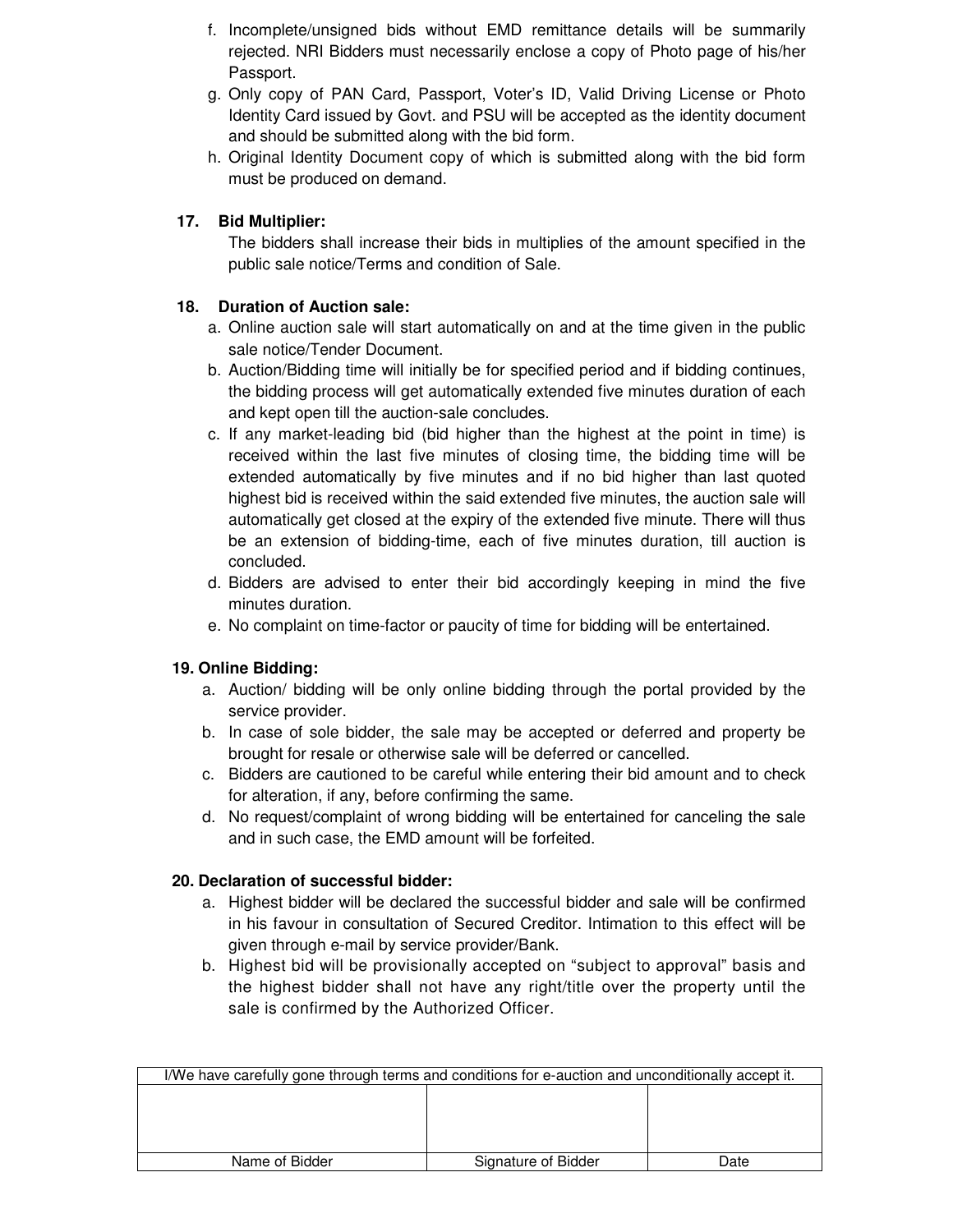c. All intimations to bidder/auction purchaser will be primarily through e-mail by the service provider/Bank. Date of sending e-mail will be considered as date of intimation. If no intimation reaches, bidders are expected to take efforts to find out status from the Bank. Non-receipt of intimation should not be an excuse for default/non-payment.

# **21. Deposit of purchase price:**

- a. The bidder declared successful, shall pay, immediately on the same day after such declaration, a deposit of 25% (less EMD already paid) on the amount of his purchase money.
- b. In case of the auction-sale proceeding and concluding beyond the banking transaction hours, the deposit of 25% of purchase price (less EMD already paid) shall be remitted before 5.00 p.m. of the next working day.
- c. The balance amount of purchase money shall be paid on or before the fifteenth day from the date of the sale or within such period as may be extended, for the reason to be recorded, by the Authorised Officer.
- d. It shall be the responsibility of the successful bidder to remit the TDS  $@$  1% or as applicable u/s 194 1-A if the aggregate of the sums credited or paid for such consideration is Rs. 50 lakhs or more. TDS should be filed online by filling form 26QB & TDS certificate to be issued in form 16 B. The purchaser has to produce the proof of having deposited the income tax into the government account.

# **22. Default of Payment:**

- a. Default of payment of 25% of bid amount (less EMD) on the same day or the next working day as stated in para 21 above and 75% of balance bid amount within the stipulated time shall render automatic cancellation of sale without any notice and Bank will be entitled to resale the property.
- b. The EMD and any other monies paid by the successful bidder shall be forfeited by the Authorised Officer of the Bank.

# **23. Sale Certificate / Payment of Stamp Duty:**

- a. On confirmation of the sale by the Bank and compliance of the terms of payment, the Authorized Officer shall issue a certificate of sale of the said property in favour of the successful bidder/purchaser in the form given in Appendix V to Enforcement of Security Interest Rules. The sale certificate shall be issued only in the same name in which the tender /bid is submitted.
- b. No request for inclusion/substitution of names, other than those mentioned in the bid, in the sale certificate will be entertained.
- c. Sale Confirmation/Sale Certificate shall be collected in person or through an authorized person.

| I/We have carefully gone through terms and conditions for e-auction and unconditionally accept it. |                     |      |
|----------------------------------------------------------------------------------------------------|---------------------|------|
|                                                                                                    |                     |      |
|                                                                                                    |                     |      |
|                                                                                                    |                     |      |
|                                                                                                    |                     |      |
| Name of Bidder                                                                                     | Signature of Bidder | Date |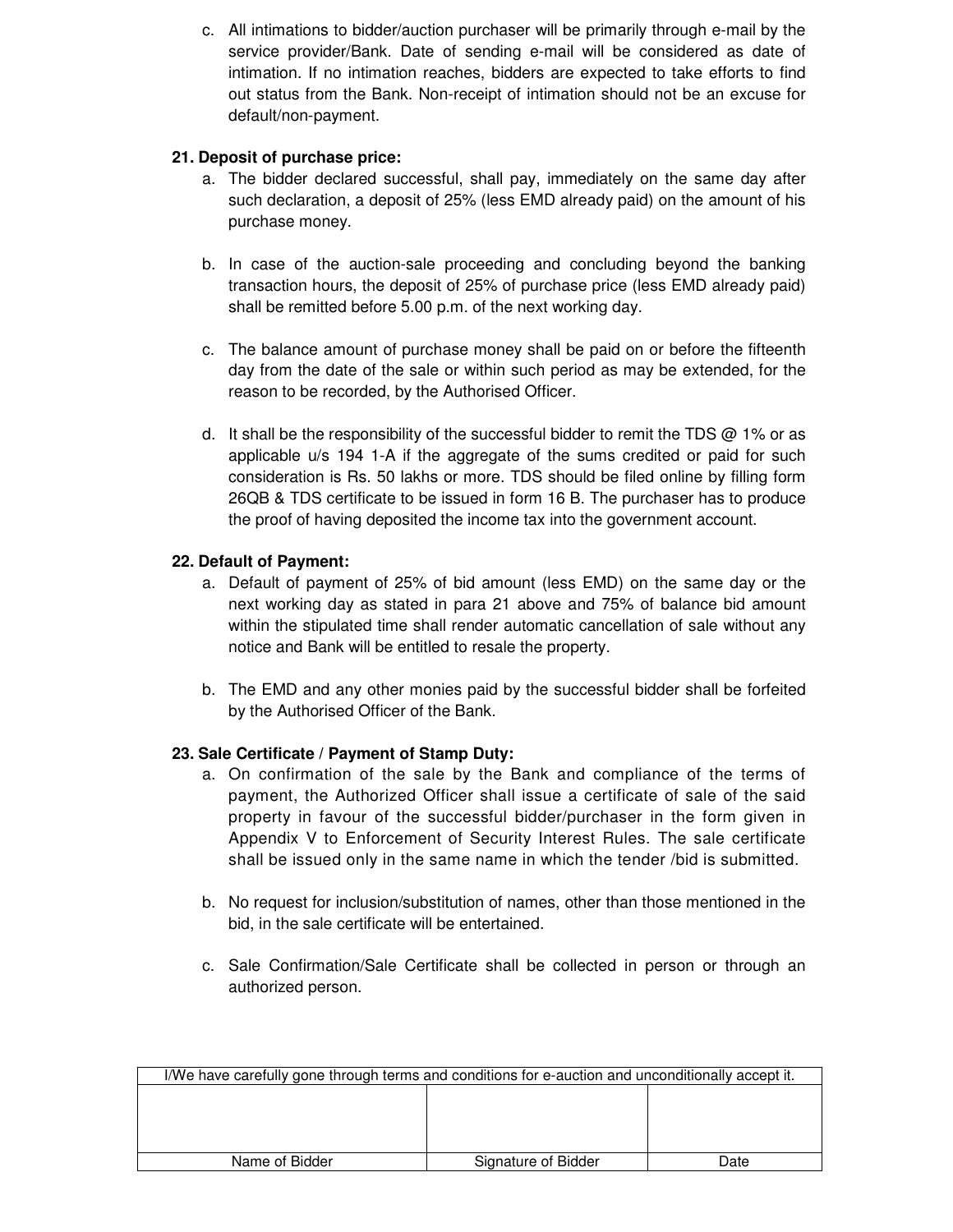- d. The successful bidder would bear all the charges/fees payable for conveyance such as stamp duty, registration fee or any other cost as applicable as per law. All statutory/non stator dues, taxes, rates, assessments, charges fees etc. will be responsibility of the successful bidder only.
- e. The Sale Certificate will not be issued pending operation of any stay/ injunction/ restraint order passed by the DRT/DRAT/High Court or any other court against the issue of Sale Certificate. Further no interest will be paid on the amount deposited.
- f. The deposit made by the successful-bidder, pending execution of Sale Certificate, will be kept in non-interest bearing deposit account.
- g. No request for return of deposit either in part or full/cancellation of sale will be entertained.

#### **24. Return of EMD:**

- a. EMD of unsuccessful bidder/s will be returned by the Service Provider to the bank account details provided by him/her/them at the time of submission of bid.
- b. Unsuccessful bidders shall ensure return of their EMD and if not, immediately to contact the Authorised Officer of the Bank.

#### **25. Stay/Cancellation of Sale:**

In case of stay of further proceedings by DRT/DRAT/High Court or any other Court, the auction may either be deferred or cancelled and persons participating in the sale shall have no right to claim damages, compensation or cost for such postponement or cancellation.

#### **26. Delivery of Title Deeds:**

The title deeds and other documents related to the property and deposited with the Bank for creation of Equitable Mortgage shall be delivered to the Successful bidder/Auction Purchaser, on execution of the Sale Certificate.

#### **27. Delivery of possession:**

All expenses and incidental charges there-to shall be borne by the auction purchaser.

#### **28. Other Conditions:**

- a. The Authorised Officer will be at liberty to amend/ modify/ delete any of the conditions as may be deemed necessary in the light of facts and circumstances of each case.
- b. The Bank has the absolute right and discretion to accept or reject any bid or adjourn/postpone/cancel the sale/modify any terms and conditions of the sale without any prior notice and assigning any reason.
- c. The Authorised Officer reserves the right to accept or reject all or any bid or bids without assigning any reason and to postpone or cancel the sale without assigning any reason.

| I/We have carefully gone through terms and conditions for e-auction and unconditionally accept it. |                     |      |
|----------------------------------------------------------------------------------------------------|---------------------|------|
|                                                                                                    |                     |      |
|                                                                                                    |                     |      |
|                                                                                                    |                     |      |
|                                                                                                    |                     |      |
| Name of Bidder                                                                                     | Signature of Bidder | Date |